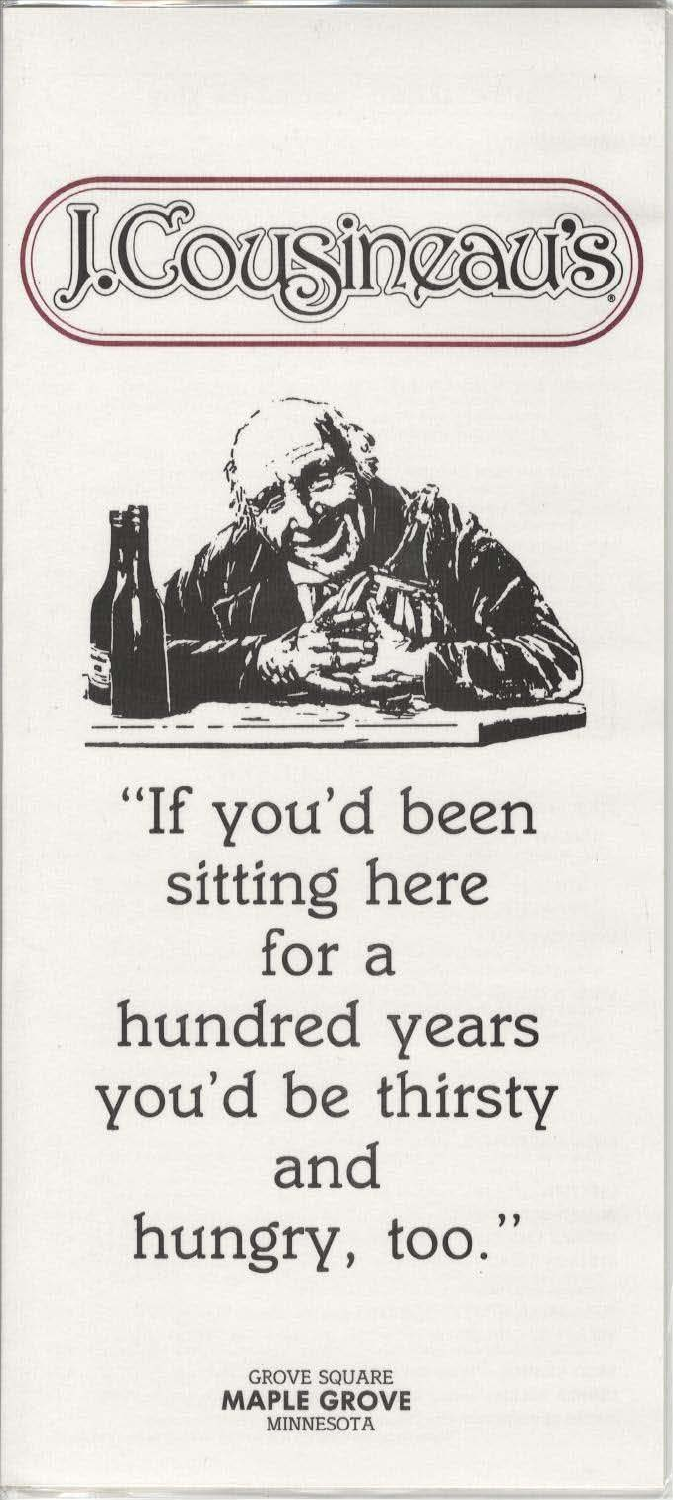## **APPETIZERS "Served All Day"**

**CHICKEN WINGFEST** Anybody can make "Hot N' Spicy" including us - So here's a few alternatives from the same old routine. **RUFFALO CHICKEN WINGS . 5.45 ZESTY ITALIAN** No Tomatoes Here  $-$  Oil, Vinegar and a . . . . . . . . . 5.50 (Just Plain Hot) & Spicy. With Celery Sticks and Bleu Cheese/Sour Cream Dip. Blend of Herbs compliment these wings. TERIYAKI WINGS .... 5.35 Marinated and Broiled. The original J. **KILLER WINGS** ................ 5.95 NOT HOT! Just Sweet and Sassy, glazed Cousineau's Wing. Try It! You'll Like It. with Soy and Orange Marmalade. **BAR-B-Q WINGS** .............. 5.50 **BEER BATTERED WINGS ..... 5.50** With a Hint of Beer and Hickory. The cooks hate this one, but you'll love it. Served with Parmesan Peppercorn Dressing. HONEY-DIJON WINGS ....... 5.50 A Classic Combination, why not try it on **SCAMPI**  $5.95$ our wings! A Classic, Luscious!!!!!!!! Plus Garlic Toast. **GINGER & SCALLION WINGS 5.95 \* GARLIC CHEESE BREAD ...** 3.95 Fried and coated with this Zippy Concoc-In Honor of Our Neighbors "Across The tion, also served with the same sauce. Border". \* BASKET OF ONION RINGS ... 3.95 COMBO PLATE<br>4 Wings - 4 Skins - 4 Cheese Stixs  $7.50$ **Big House Favorite!** \* ITALIAN BREAD STIXS ....... 3.25 \* CAJUN POPCORN SHRIMP .. 4.95 Served warm, a Basket of Four. Marinara Served with Tartar Sauce. Sauce optional. \* MOZZARELLA STICKS ........ 4.95 \* CAJUN CHICKEN STRIPS Try them with Marinara Sauce.  $. . . 5.95$ Almost everyone orders these! Deep fried, **PUB NACHOS** . . . . . . . . . . . 5.95 served with BBQ and Honey-Mustard Sauce. Very Mexican, Tortilla Chips covered with **CHEESE & BACON SKINS ... 5.45** Spicy Chicken or Beef, Blended Cheeses, Big Deall You can eat these anywhere. topped with Diced Onions, Tomatoes, Ripe Olives and Other Leftovers. Served with PICKLED EGGS .50 . . . . . . . . . . . . . . Sour Cream, Guacamole, and Salsa. No Description, Just Order Them. \* BASKET OF FRENCH FRIES ......... 2.95 1/2 Order ......... 1.95 The French - They would die if these fries they would try, the local folks are fine, but you gotta try mine! PEEL & EAT SHRIMP - WOW! Served with Our Own World Renown Cocktail Sauce. Please ask server for today's prices. 7 SHRIMP-1/4 Lb. . 14 SHRIMP-1/2 Lb. . 21 SHRIMP-3/4 Lb. . 28 SHRIMP-1 Lb. **SOUP COURSES** SOUP of the DAY .......... ....... Cup 1.95 **Bowl** 2.95 **MONDAY TUESDAY WEDNESDAY THURSDAY Split Pea with Ham Beef Barley Chicken Wild Rice Chicken Noodle FRIDAY SATURDAY SUNDAY Clam Chowder Black Bean Soup Chicken N' Dumplings** EVERYDAY CHILI ................... Cup 2.95 **Bowl** 3.95 "Tata" . . . Our tribal kitchen chief distinguishes himself with this Spicy Chile. Concealed within a World Famous Bouquet with Cheese and Sour Cream. Texas Toast remedies his act. SOUP & HOUSE SALAD ... 4.45 SOUP<sub>&</sub> Cup of Soup and Dinner Salad with choice **CROISSANT SANDWICH.**  $... 5.45$ of dressing hits the spot. Caesar Salad Very Popular, Cup of Soup, Choice of Tuna substituted for Dinner Salad - add 1.00 or Chicken Salad with Lettuce and Tomato. **SALADS** Salads served with Garlic Bread Sticks. 4.75 Made in the kitchen where we can hide our shame. We still can't break open an egg with one hand, but we try. CHICKEN CAESAR - Traditional Caesar topped with charbroiled chicken breast ....... 5.95 BLACKENED CHICKEN - We take the same chicken breast and blacken it ......... 6.25 SMOKEY CHICKEN - The Classic Caesar tossed with smoked trout flakes ........... 6.75 **SPINACH SALAD** - (Seasonal) One of Our Most Complicated Salads, invented by One of Our Complicated Customers. With Cucumber, Mushrooms, Chopped Egg, Bacon, Cheeses and Croutons. Served with Warm Honey-Mustard Dressing ..............................  $.5.95$ TUNA SALAD STUFFED TOMATO - Same Old Thing, but with tender lovin! ...... 4.95 **BREAST OF CHICKEN & SPINACH** - This Salad of Fodder, we think you oughter. The Eurasian Dressing contains warm Honey-Mustard Dressing (and 12 other life-giving ingredients) 6.95 **TACO GRANDE** - This will blow you away, with Spiced Chicken or Beef .......... 5.95 **DINNER SALAD** - Dressings as you prefer . 2.95 or Substituted for Fries . ADD 1.50

CHOICE OF DRESSINGS: Bleu Cheese, French, Thousand Island, Peppercorn,

Warm Honey-Mustard, Oil and Vinegar, Creamy Italian, and Ranch.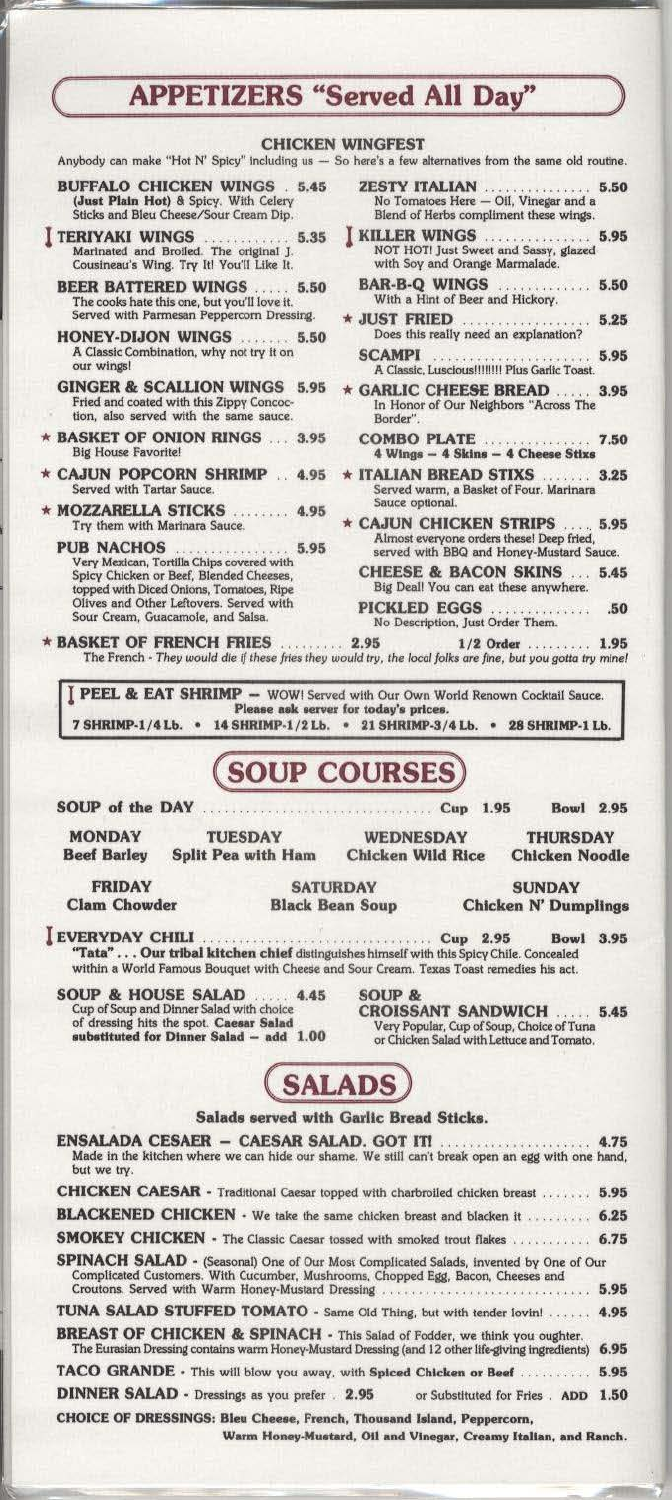|                                                                                                                                                                                         | <b>CHECKERBOARD SPECIALS</b>                                                                                                                                                                                                                                                   |
|-----------------------------------------------------------------------------------------------------------------------------------------------------------------------------------------|--------------------------------------------------------------------------------------------------------------------------------------------------------------------------------------------------------------------------------------------------------------------------------|
|                                                                                                                                                                                         | All our Gourmet Burgers are 1/2 pound of Lean Ground Beef, charbroiled,<br>served on a Toasted Bun with Home Cut Seasoned Fries, Cole Slaw and Pickle Spear.                                                                                                                   |
| THE CLASSIC HAMBURGER . 4.95<br>Served with American Cheese, Mayon-<br>naise, Lettuce, Tomato and Sliced Onions.                                                                        | <b>VEGGIE MELT</b><br>4.25<br>American Cheese and a Variety of Garden<br>Vegetables.                                                                                                                                                                                           |
| 1.94<br>5.25<br>Sauteed Mushrooms, Jack Cheese, and                                                                                                                                     | <b>BREAST OF CHICKEN</b><br>5.50<br>Charbroiled.                                                                                                                                                                                                                               |
| Bacon.<br><b>FERNBROOK</b><br>5.55                                                                                                                                                      | TERIYAKI BREAST<br>5.95<br>Marinated in our Special Teriyaki Sauce.                                                                                                                                                                                                            |
| Patty Melt with Grilled Pumpernickel,<br>American Cheese and Grilled Onions.<br>* TRIPLE DECKER CHEESE  4.45<br>American Cheese, Bacon Strips, Tomatoes<br>on Grilled Multi Grain  4.45 | <b>CAJUN CHICKEN SANDWICH 5.95</b><br>5 Oz. Charbroiled Chicken Breast with<br>Spicy Cajun Seasoning and Pepper Cheese.                                                                                                                                                        |
|                                                                                                                                                                                         | * All sandwiches served with home cut seasoned fries, cole slaw and pickle spear. *                                                                                                                                                                                            |
| <b>FRENCH DIP AU JUS</b><br>5.45<br>* BAR-B-Q CHOPPED BEEF  5.95                                                                                                                        | 6 OZ. STEAK SANDWICH  6.95<br>Charbroiled the way you like it, served<br>Open Face with French Fries.                                                                                                                                                                          |
| FISH SANDWICH  5.95<br>Beer Battered Cod, served on a Toasted<br>Bun.                                                                                                                   | <b>HOT MEATLOAF SANDWICH . 5.95</b><br>Open Face Sandwich with Mashed<br>Potatoes, Gravy and Sauteed Vegetable.                                                                                                                                                                |
| Good<br><b>Things</b><br>Come<br>In                                                                                                                                                     | *CHICAGO STYLE HOT DOG . 5.95<br>Quarter Pound, All Beef Skin-on-Weiner<br>with Fresh Onion, Tomato, Green Pepper<br>and served with a Bowl of Chili.                                                                                                                          |
| Pairs.                                                                                                                                                                                  | <b>PHILLY CHEESE</b><br><b>STEAK SANDWICH</b> 7.45<br>6 Oz. Thin Sliced Beef grilled, smothered<br>with Sauteed Mushrooms, Grilled Onions,<br>Mild Peppers and Monterey Jack Cheese.<br>Served with French Fries. (Jalapeno Pep-<br>pers may be substituted for Mild Peppers.) |
|                                                                                                                                                                                         | <b>SPECIALTIES</b>                                                                                                                                                                                                                                                             |
|                                                                                                                                                                                         | • Entrees accompanied with vegetable, starch and bread. •                                                                                                                                                                                                                      |
| <b>SHRIMP CLAM VINO</b><br>Shrimp sauteed, then tossed with Tomatoes and Linguini in a Light Wine and Clam Sauce, served<br>with Garlic Toast.                                          |                                                                                                                                                                                                                                                                                |
| Strips of Chicken, Red Peppers and Fettucine tossed with a Cajun Cream Sauce, served with Garlic<br>Toast.                                                                              | 7.95                                                                                                                                                                                                                                                                           |
| Alfredo Style with Garlic Toast.                                                                                                                                                        |                                                                                                                                                                                                                                                                                |
| With Lemon Herb Butter, Rice Pilaf and Fresh Vegetables.                                                                                                                                |                                                                                                                                                                                                                                                                                |
| Breast of Chicken with a Medley of Vegetables served on a Bed of Rice Pilaf.                                                                                                            |                                                                                                                                                                                                                                                                                |
| * FISH N' CHIPS<br>English Style Beer Battered in House. Served with French Fries.                                                                                                      |                                                                                                                                                                                                                                                                                |
| <b>KALBI</b><br>Korean Marinated Cubed Beef, sauteed and served on a Bed of Rice.                                                                                                       |                                                                                                                                                                                                                                                                                |
| <b>GRILLED MAHIMAHI</b><br>With Lemon Herb Butter, Rice Pilaf and a Fresh Vegetable Medley.                                                                                             |                                                                                                                                                                                                                                                                                |
| $\div$ Children's Portions are Available at \$2.95                                                                                                                                      |                                                                                                                                                                                                                                                                                |

#### J. Cousinseau's Signature Items

KITCHEN OPEN FROM 11:00 A.M. UNTIL 10:00 P.M. - APPETIZERS UNTIL MIDNIGHT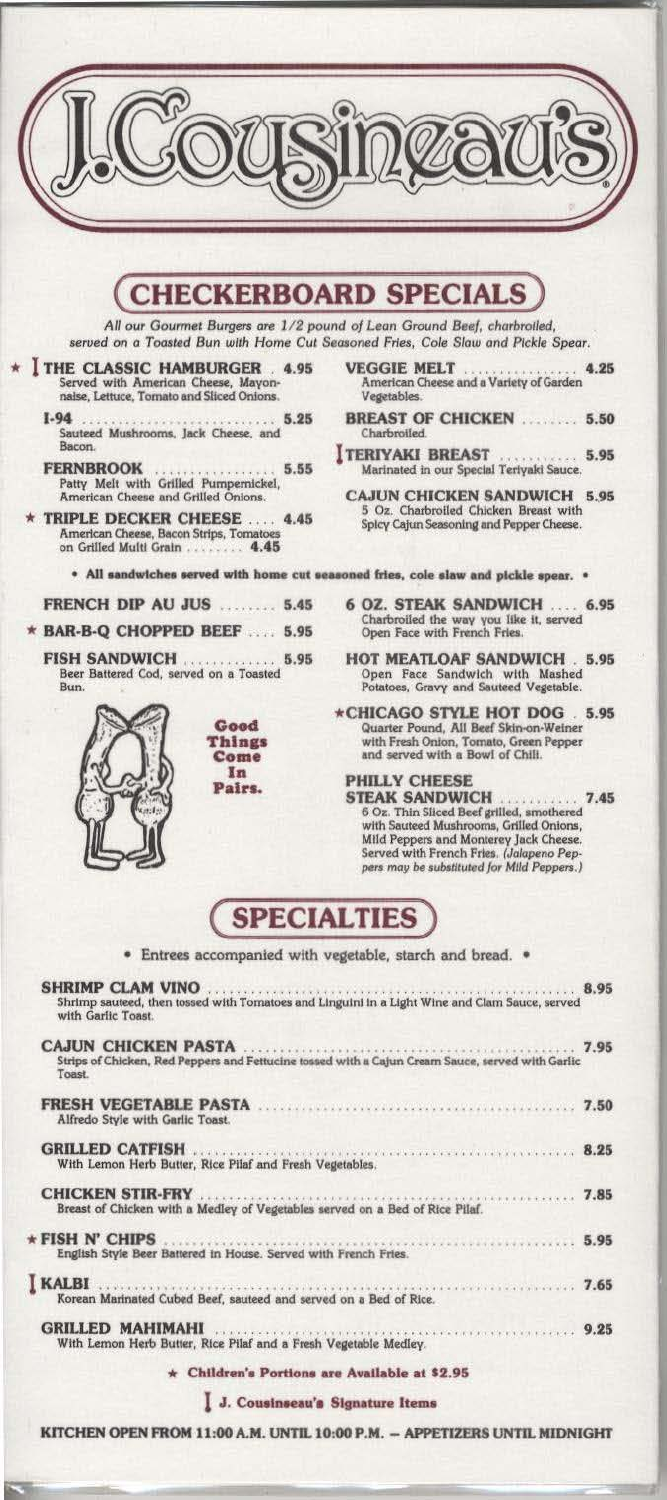#### **DAILY SPECIALS**

|                 | Heineken IMPORTED                                                                         |
|-----------------|-------------------------------------------------------------------------------------------|
|                 | SERVED 11 A.M. - 7 P.M. - Your Choice \$4.95                                              |
| <b>MONDAY:</b>  | Shaved Ham & Turkey Club Sandwich, French Fries, Cole<br>Slaw and Pickle Spear.           |
| <b>TUESDAY:</b> | Beef Stroganoff served with Fettuccine Noodles.                                           |
|                 | WEDNESDAY: Breast of Chicken Parmesan with Fettuccine Noodles and<br>Garlic Cheese Toast. |
| THURSDAY:       | Spicy Chicken Quesadillas served with Sour Cream and<br>Guacamole.                        |
| <b>FRIDAY:</b>  | CHEF'S CHOICE. This is the day our kitchen tests new<br>menu ideas. - BON APPETITE        |

## **BEVERAGES**

| Iced Tea  1.25                                     |  |
|----------------------------------------------------|--|
| Juices  1.50                                       |  |
| Clearly Canadian  2.00<br>Sparkling Flavored Water |  |
| Milk, 2%  1.00                                     |  |
| Soft Drinks  1.00                                  |  |
| Lemonade  1.00                                     |  |
| Hot Chocolate  1.00                                |  |
| <b>Klarbrunn</b> 1.75<br>Sparkling Water           |  |

Order Your Favorite Beer, Wine or Cocktail from your Server.



- **PAVAROTTI** 2.45
- **RASPBERRY CHOCOLATE** CHIP - INSTANT FUNI ...... 2.45
- **OREO ICE CREAM PIE ... 2.95** Our Finest Dessert, Probably.

"Some people say it's the quality, not the quantity that counts. Who cares when you can have both."



· All menu items can be ordered to go.

· Menu items do not include Sales Tax.

• A 15% gratuity will be added to parties of 6 or more.

· Please, 1 check only per table.

· Please, No Substitutions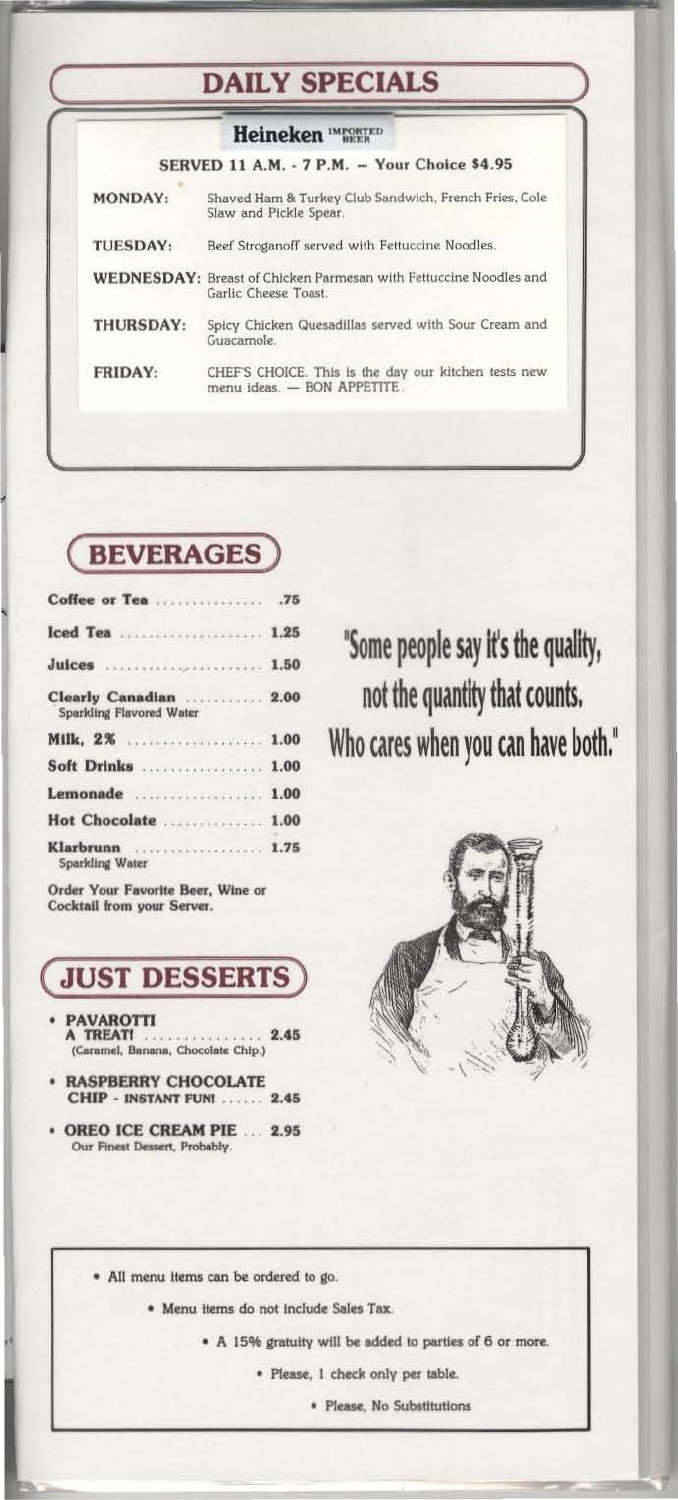

•

While at J. Cousineau's you might like to purchase a remembrance of your visit to our Unique Pub. We have a selection of T·Shlrts, Sweatshirts, Beer Tokens, Jewelry and Glassware including Full Yards, 1/2 Yards, Double Feet and Single feet that may strike your fancy. Plus a limited supply of Ceramic Mugs.

#### "What's Happening"